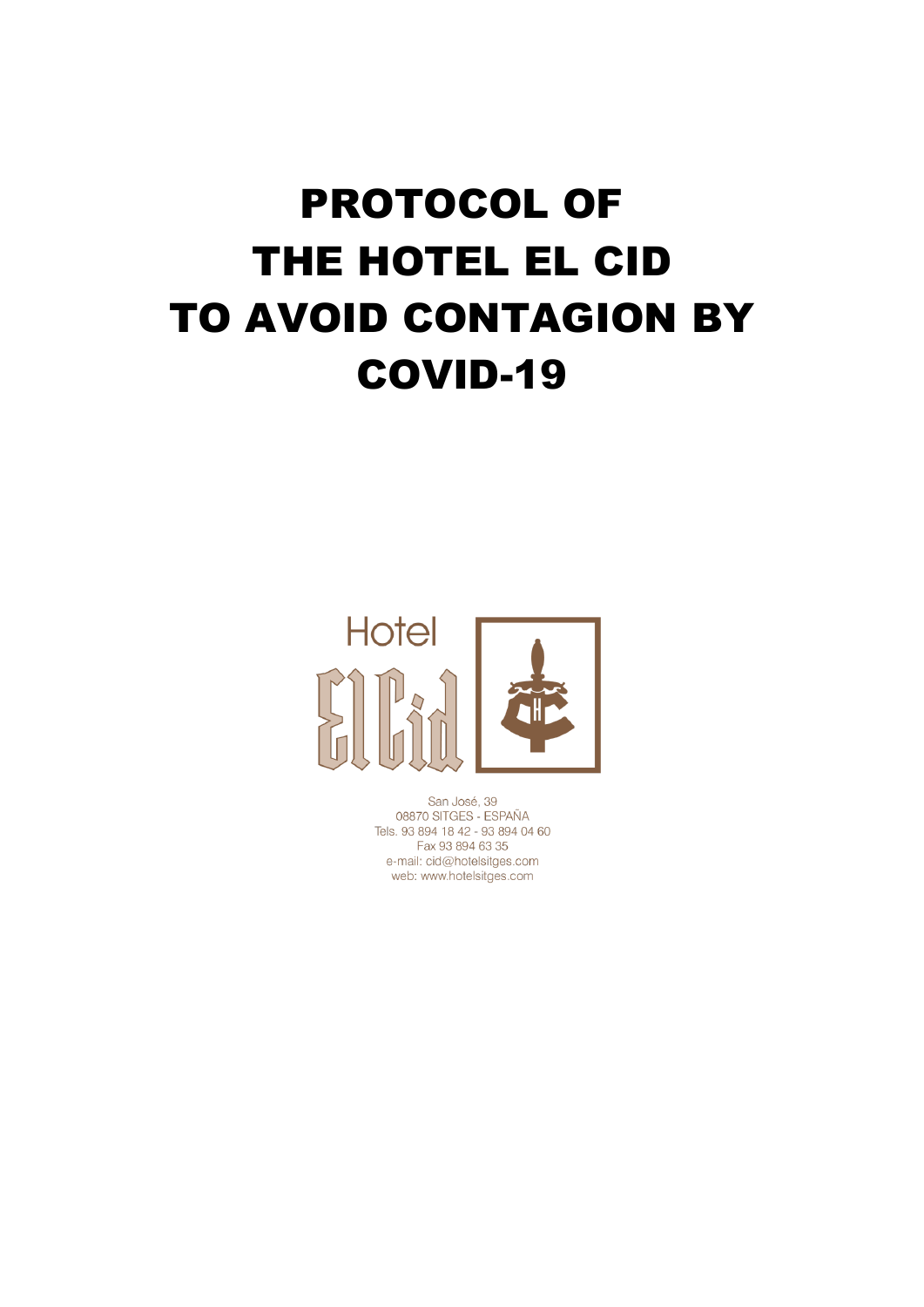

## 1. GENERAL REQUIREMENTS

#### **Staff**

Clear and intelligible information will be available. Specific and clear training will be given on the specific measures to be implemented.

Physical contact greetings, including shaking hands, shall be avoided for both staff and customers.

Safety distance should be maintained whenever possible

Depending on the result of the risk assessment of each work station, it will be determined whether or not it is mandatory to use a mask and the characteristics of the mask depending on the task to be performed, as well as the time used according to its characteristics.

Throw away any personal hygiene waste, especially tissues, as well as PPE immediately to the trash cans or containers provided and not manually operated

Wash your hands thoroughly after sneezing, blowing your nose or coughing, touching contaminated surfaces (money...) If it is not possible for staff to wash their hands regularly. In this case, the use of a disinfectant solution must be ensured.

Disinfect frequently, throughout the whole working day, objects of personal use (glasses, mobiles ...) with water and soap when feasible or with disinfectant solution, as well as the elements of the workplace (screen, keyboard, mouse, surfaces...) with the change of shift. For the disinfection of electronic equipment, specific products applied with a cloth should be used.

Do not share work equipment or devices of other employees. In the event that the use of certain equipment and devices cannot be avoided, the hotel shall establish cleaning and disinfection guidelines between uses in order to reduce the risk of contagion. Wear clean work clothes daily

If the worker has a fever or any other symptom related to COVID-19, he/she should notify his/her immediate supervisor and not come to the workplace. You should go to your health centre or contact your doctor to assess whether you can go to work or have a medical leave.

#### 2. SPECIFIC REQUIREMENTS FOR EACH AREA OR DEPARTMENT

#### 2.1. Common areas

The capacity of the common areas (swimming pool, breakfast room, and bar) will be reduced in accordance with the regulations established at that time.

The hotel will place disinfectant solution at the entrance of the hotel, as well as in the areas of passage, and even in places of intense use by customers. Disinfectant solution will also be placed at the exit of the common toilets.

Common toilets shall be disinfected at least 6 times a day. Records of cleaning should be kept. This record shall be placed in a display case so that evidence of its completion can be kept

All the bins that do not keep standards are replaced by covid-19 and will be replaced by bins with lids and openings that are not manually operated and have a double bag inside.

Computer posters will be placed to remind people how important it is to maintain a safe distance between clients.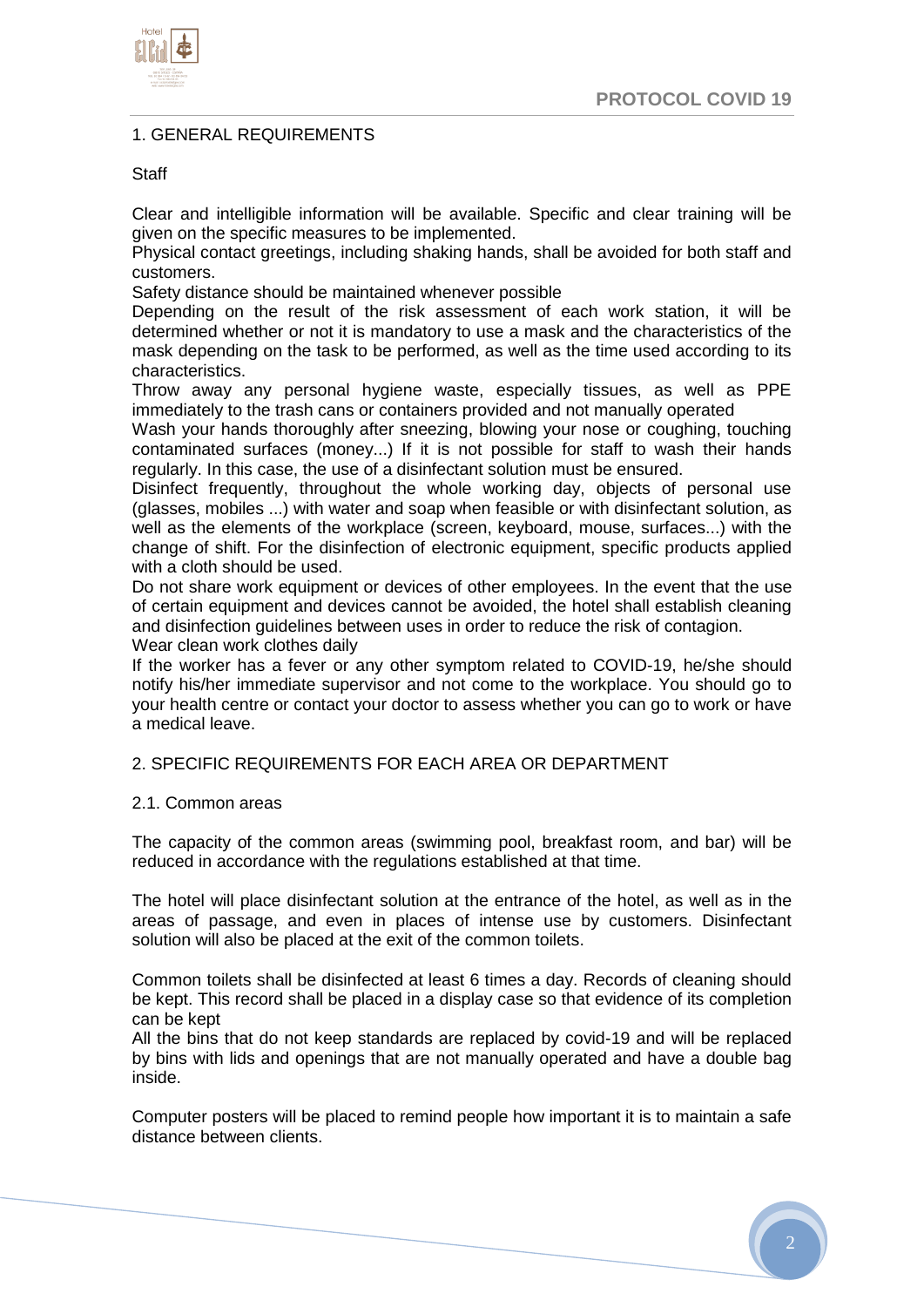



The hotel will check the soap, gel and paper dispensers and guarantee their replacement and cleaning.

## 2.2. Floors and cleaning

You should use appropriate personal protective equipment depending on the level of risk in each situation. As a minimum, personnel should wear a protective screen, mask and gloves. It is recommended that gloves be changed for cleaning each room.

After each cleaning, the materials used and the protective equipment used should be safely disposed of and hands washed. Covered buckets (with bags) should be provided for storage.

Gloves and masks should be disposed of in accordance with their useful life and the conditions in which they are used. Masks should be changed daily and gloves should be changed each time cleaning is initiated in a room.

Floor personnel shall not agree to provide room service while the client is in the room, except for justified cause

## 2.3. Accommodation (rooms)

The rooms, specifically, must meet the following requirements:

The reduction of textiles (including carpets) in the room, decorative objects and amenities must be analysed

The toilet paper basket with lid, double bag and non manual operation

The blankets and pillows in the cabinets are protected in sealed bags

The amenities will be placed in bags and sealed. The hangers will be disinfected with steam at each outlet.

As in the bathrooms of the rooms there is a hairdryer. These will be cleaned (including the filter) at the client's exit

The ironing service is limited

#### 2.4. Reception

There will be a person in charge to take the temperature of the workers. A record of the temperature at the entrance and exit of the workers will be kept. As a precaution, customers checking in will also have their temperature taken.

The maximum capacity in the reception area will be that which allows the safety distance between customers. If the security distance with the employees cannot be maintained, physical elements will be reinstalled to ensure the protection of both personnel and clients, such as screens that cover the entire area to be protected, which are easy to clean and disinfect. If these physical elements are not available, the personnel should use a mask.

Sharing of pens should be avoided and, if necessary, disinfection of borrowed pens after use.

To ensure the minimum safety distance between clients, distance markers should be visibly fixed to avoid crowding

Card payment will be encouraged, where possible. This will apply to all accommodation services

The POS must be disinfected after each use

The counters should be cleaned and disinfected daily, considering the greater or lesser affluence of clients

The room cards will be deposited in a container with disinfectant at the end of the stay or after each use if deposited at the reception

The computer equipment and any other element of use (telephone, keyboard, monitors...) must be disinfected at the beginning and end of the shift.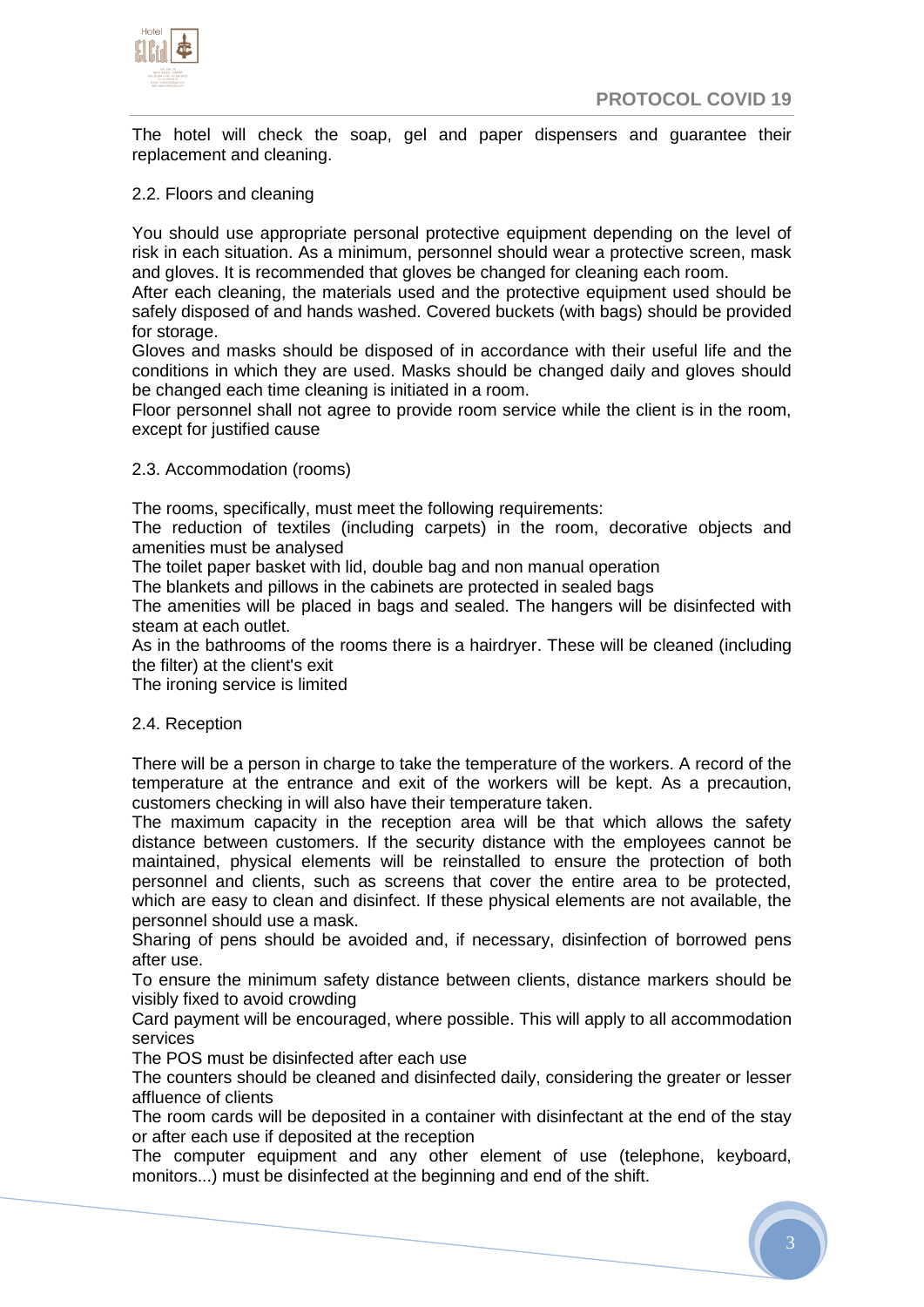

The allocation of the rooms will be carried out guaranteeing the required hygienic measures of disinfection

When the staff provides the service of transporting the customer's luggage, it must be done under safe conditions. For this purpose, these personnel must have disposable gloves and/or disinfectant wipes or a cloth with disinfectant to clean handles, etc.

The service of beach towels will continue to be carried out, but with the only difference that from now on the towel will be delivered in a sealed bag. When the client returns the towel, they will be placed in a closed rucksack and then taken to the laundry. If for any reason the staff has to handle the towels. You must do it with gloves and once this action is finished, proceed to wash your hands.

In this area, just at the entrance, disinfectant mats are placed so that each person who enters disinfects their feet and wheels of the suitcases. Hydro alcoholic gel will also be placed to disinfect hands upon arrival at the hotel.

## 2.5. Lifts

Customers will be informed of the maximum capacity of the lift. In our case, the rule of not sharing between people from different rooms will be applied, unless masks are used.

2.6. Cafeteria, bar, restaurant

Reduced handling and customer intervention to prevent infection The assisted buffet with protective screen Individual and/or covered single-dose packs Commonly used elements and equipment such as cruets, oil cruets, salt shakers, drink dispensers, and other decorative elements are replaced. A predefined route is established to avoid crowding in areas Room service personnel will wear a mask at all times.

## 2.7. Kitchen

The HACCP system has been extended with the COVID-19 context General disinfection of work surfaces is carried out before each service There are disinfectant soap dispensers next to the sinks Single-use paper and buckets with lid and pedal are available At the end of the day, the utensils and equipment will be cleaned with the recommended product

## 2.8. Swimming pool

The maximum capacity is 15 people in order to guarantee the safety distance between clients.

The water parameters will continue to be measured as usual.

A hydro alcoholic gel dispenser is placed at the entrance of the pool

An informative poster will be hung to remind both workers and customers of the importance of compliance.

The number of sun hammock will also be affected in order to ensure this safety distance.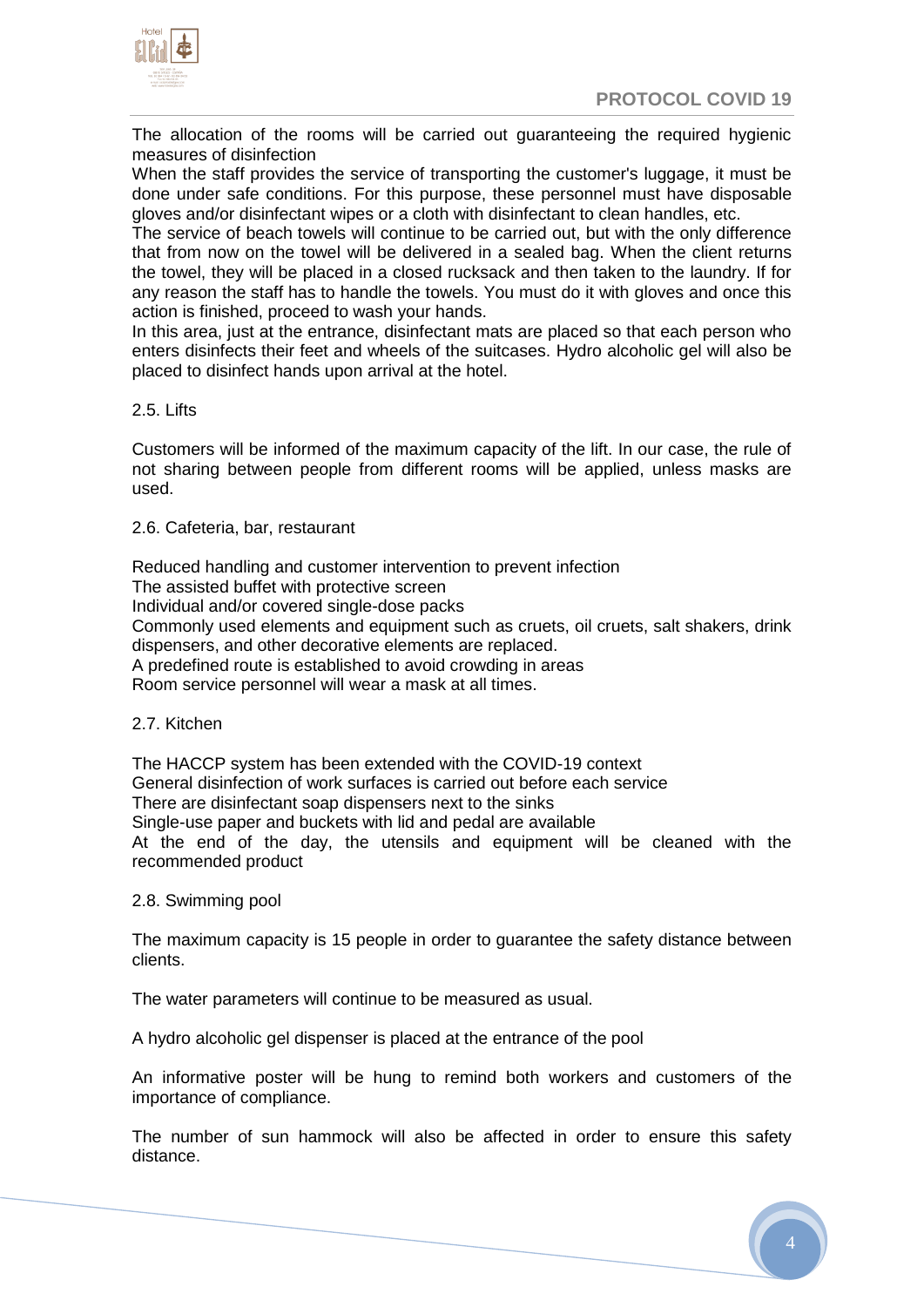

The beach areas, as well as the surrounding areas, such as the shower and stairs, will be cleaned and disinfected at least four times a day. A record of these actions shall be kept (Annex V)

## 3. CLEANING AND DISINFECTION REQUIREMENTS

## 3.1. Cleaning plan (common areas)

The most frequent cleaning of the areas of greatest contact (surfaces, knobs, wash basins, taps, handles, lifts, remote controls, toilet flush button, protection barriers, minibar, hangers, doors, keys, reception desk, ...) specifically requires disinfecting the employees' work area at the end of their shift (counter, keyboard, ...)

Daily ventilation/aeration of common areas where customers have been present and cleaning of surfaces with disinfectants should be ensured

The product that we will use for the cleaning of surfaces is called DESCOL. (Annex VI: safety and technical data sheet)

Cleaning trolleys must be cleaned and disinfected after each shift change or at the end of the day.

The collection of waste bins from common areas must be carried out under safe conditions, so that the bags are closed /sealed and transferred to the waste collection point.

A daily record of the cleaning carried out must be kept (Annexes IV, VIII)

3.2. Requirements for cleaning rooms

The cleaning and disinfection of the rooms in the context of COVID-19 should be specifically provided for the airing of the room, the change of towels and bed linen. All of this is done according to our established frequencies.

In addition, special attention will be paid to the following:

Cleaning of walls, floors, refrigerators (inside and outside including water bottles if any), coffee machines, kettles, dryers, mirrors and windows, furniture, equipment and decorative and functional elements

Clean clothes (bed and bath) shall be put on only after the cleaning and disinfection of the room.

The dirty clothes will be put in the mats and then transported to the laundry. At no time shall the dirty clothes be placed on the floor.

At each exit, the hangers shall be disinfected with a steam cleaner and placed back inside the wardrobe.

The floor staff will not agree to provide service in the rooms without the client(s) leaving the room, except in exceptional circumstances. The client will be informed of this measure in advance when checking in.

As it is not possible to remove the curtains from the rooms, both the curtains and the covers will be disinfected with a manual steam cleaner at each room check out.

Standard ISO 22483 Tourism and Related Services-Hotels-Requirements for the Provision of Service. Look for requirements in this law in quality of room cleaning process

3.3. Cleaning of textiles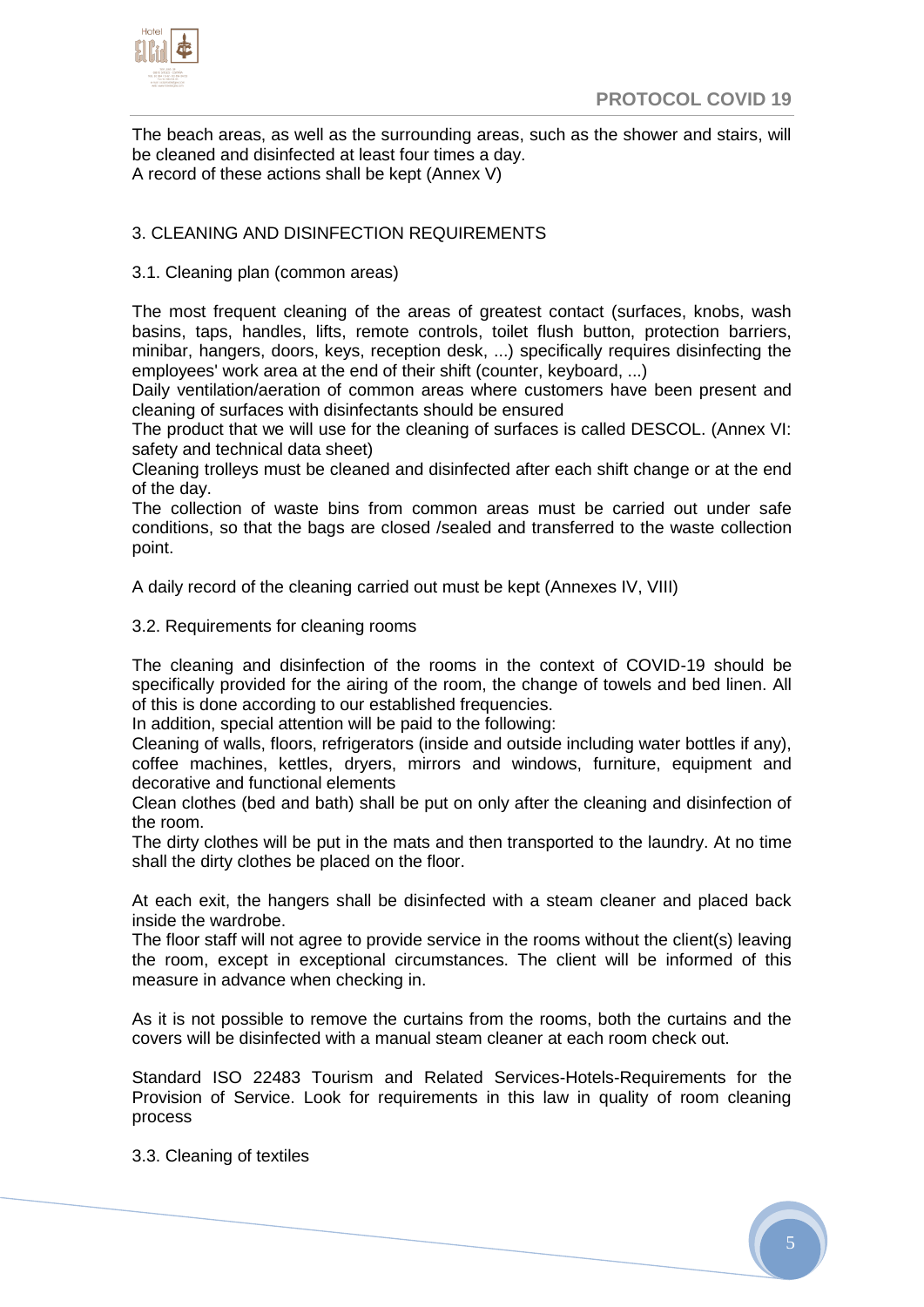

The following requirements must be met:

The "dirty" textiles must be collected, put in a bag and closed until treatment in the laundry

Avoid shaking "dirty" textiles. In the case of lingerie, avoid placing it on the floor of the room and/or bathroom.

After handling "dirty" textiles, personnel should wash their hands or change their gloves if they use them.

Both linen and towels should be washed in the laundry at the recommended temperature. Linen shall be disinfected after ironing and towels shall be disinfected after removing them from dryers.

## 4. MAINTENANCE REQUIREMENTS

4.1. Preventive maintenance plan

Maintenance personnel should follow this protocol when making a repair in a room where the client is located:

Maintenance personnel must be protected by personal protective equipment: mask and gloves

Once attendance is complete, staff will dispose of PIDs. That is, they will throw the PPE into the appropriate waste containers for this purpose. They will then wash their hands. If the client is in the room because his presence is necessary, he should be urged to put on his mask while the maintenance staff remains in the room whenever the minimum safety distance cannot be ensured.

Avoid any physical contact.

Specifically, the air conditioning system should be checked periodically, especially the cleaning of filters.

#### 4.2. Requirements for the reception of raw materials

The provisions of the HACCP system must be complied with in all cases. Specifically, there must be a space reserved for the reception/return of goods (specific area, table, mark on the floor...), located near the goods access door, physically or temporarily separated from the rest of the areas.

Delivery personnel, who should comply with their own prevention and hygiene protocol, must not go beyond this reception area, and compliance with the protection regulations applicable to them will be supervised. In this space: - The packaging of the goods received must be removed. - Those containers that have been in contact with the outside during the supply process must be disinfected. - Items that cannot be disinfected, such as fresh goods, shall be changed from the supplier's container to one belonging to the establishment in the reception area. Delivery notes and supporting documents should be left on the table to avoid contact with the supplier and should always remain in this reception area. The devices used (thermometers, pens, etc.) should preferably always be used by the same person. If they are shared, they should be disinfected after each use. After reception and/or handling of packages/orders the area should be cleaned and disinfected and personnel should wash their hands with water and disinfectant soap.

#### 4.2.1.. Storage of raw materials

Compliance with the provisions of the HACCP system updated to the COVID19 context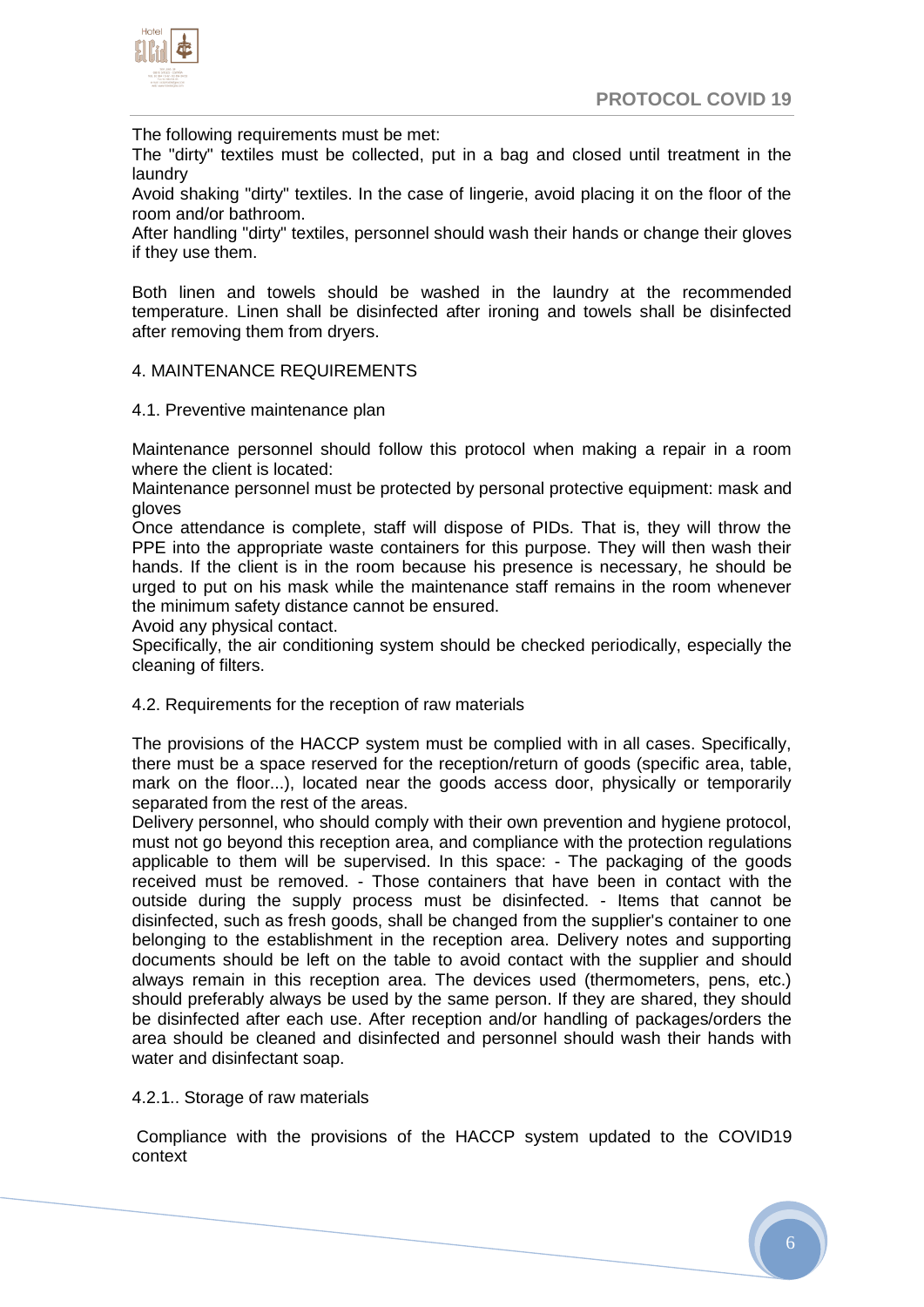

## ANNEX I RECOMMENDATIONS FOR HAND WASHING

# ¿Cómo lavarse las manos?

Duración de todo el procedimiento: 40-60 segundos



Mójese las manos con agua;



Frótese la palma de la mano derecha contra el dorso de la mano izquierda entrelazando los dedos y viceversa;



Frótese con un movimiento de rotación el pulgar izquierdo, atrapándolo con la palma de la mano derecha y viceversa;



Séquese con una toalla desechable;



Deposite en la palma de la mano una cantidad de jabón suficiente para cubrir todas las superficies de las manos;



Frótese las palmas de las manos entre si, con los dedos entrelazados;



Frótese la punta de los dedos de la mano derecha contra la palma de la mano izquierda, haciendo un movimiento de rotación y viceversa;



Sírvase de la toalla para cerrar el grifo;



Frótese las palmas de las manos entre sí;



Frótese el dorso de los dedos de una mano con la palma de la mano opuesta, agarrándose los dedos;



Enjuáguese las manos con agua;



Sus manos son seguras.

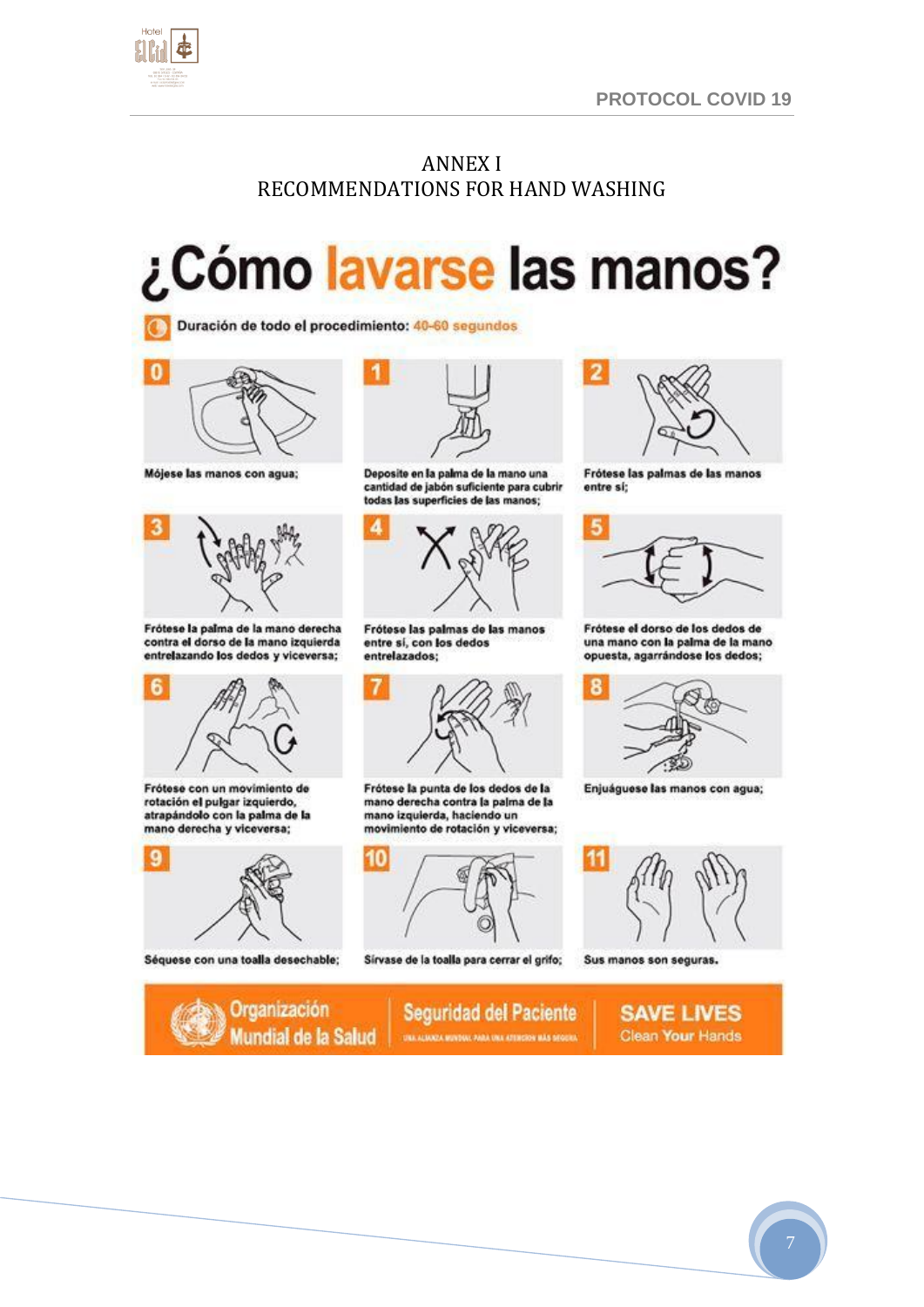

## ANNEX II PROPER USE OF THE MASK

## CÓMO PONERSE, USAR, QUITARSE Y DESECHAR **UNA MASCARILLA**



Antes de ponerse una mascarilla, lávese las manos con un desinfectante a base de alcohol o con aqua v jabón



Cámbiese de mascarilla tan pronto como esté húmeda y no reutilice las mascarillas de un solo uso



Cúbrase la boca y la nariz con la mascarilla y asegúrese de que no haya espacios entre su cara y la máscara



Para quitarse la mascarilla: quítesela por detrás (no toque la parte delantera de la mascarilla);



Evite tocar la mascarilla mientras la usa; si lo hace, lávese las manos como se ha dicho



Deséchela inmediatamente en un recipiente cerrado; y lávese las manos de la misma forma

## **TIPOS DE MASCARILLAS**

Quirúrgicas o de bricolaje



Filtran las partículas de quien las lleva, impidiendo que se propaguen y protegen frente a salpicaduras de fluidos biológicos



78% de eficacia de filtración mínima. Protege de residuos no tóxicos y no fibrogénicos de polvo o aerosoles.

Recomendadas para el coronavirus



92% de eficacia de filtración mínima. Impide la inhalación de fluidos tóxicos, de polvo, aerosoles y humo

FFP3



98% de eficacia de filtración mínima. Es eficaz contra bacterias, virus y esporas de hongos

Infografía LA RAZÓN

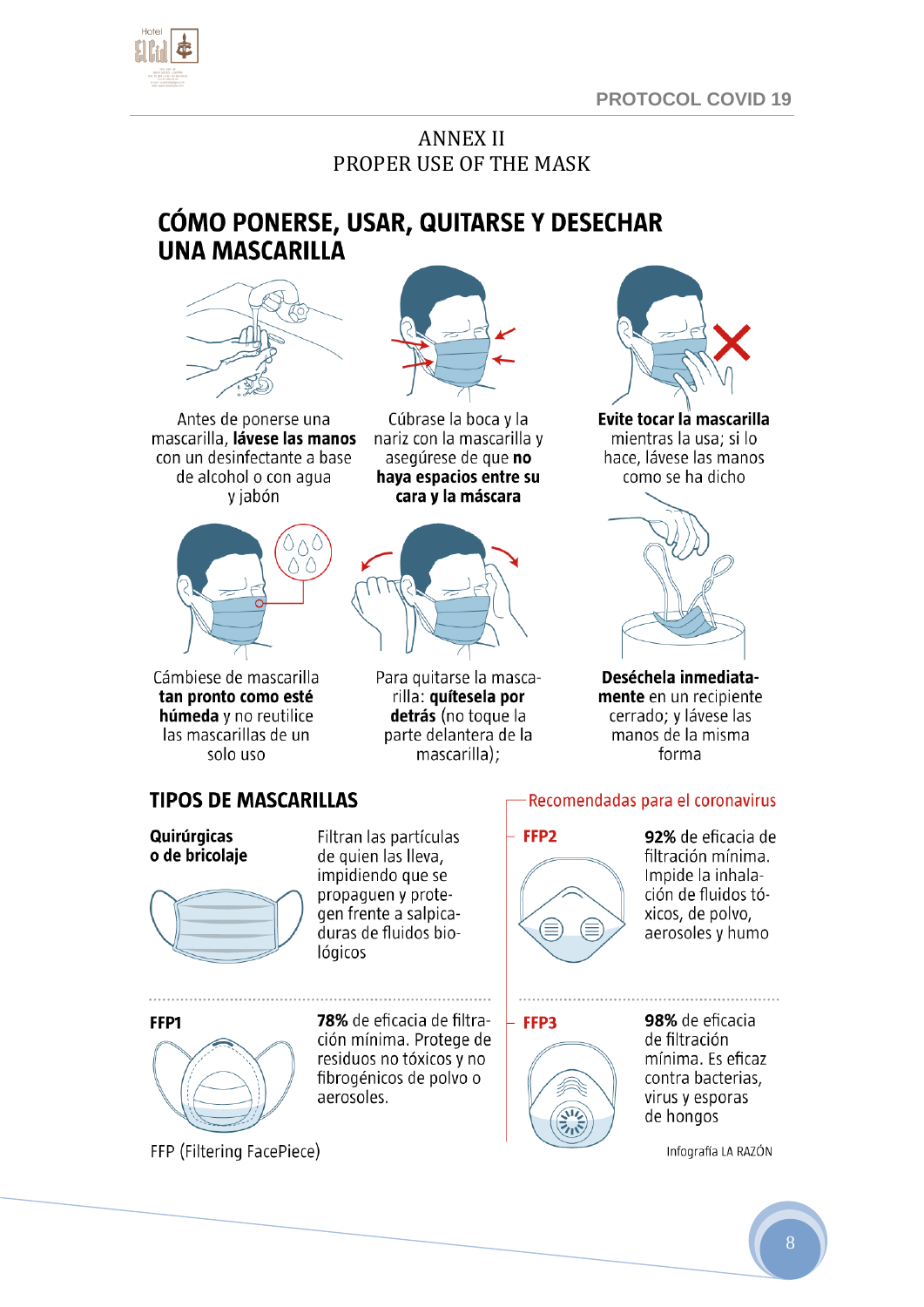

## ANNEX III PROPER USE OF GLOVES

## 4 pasos para quitarse los guantes de forma correcta









PASO<sub>1</sub>

**PASO<sub>2</sub>** 

PASO<sub>3</sub>

PASO<sub>4</sub>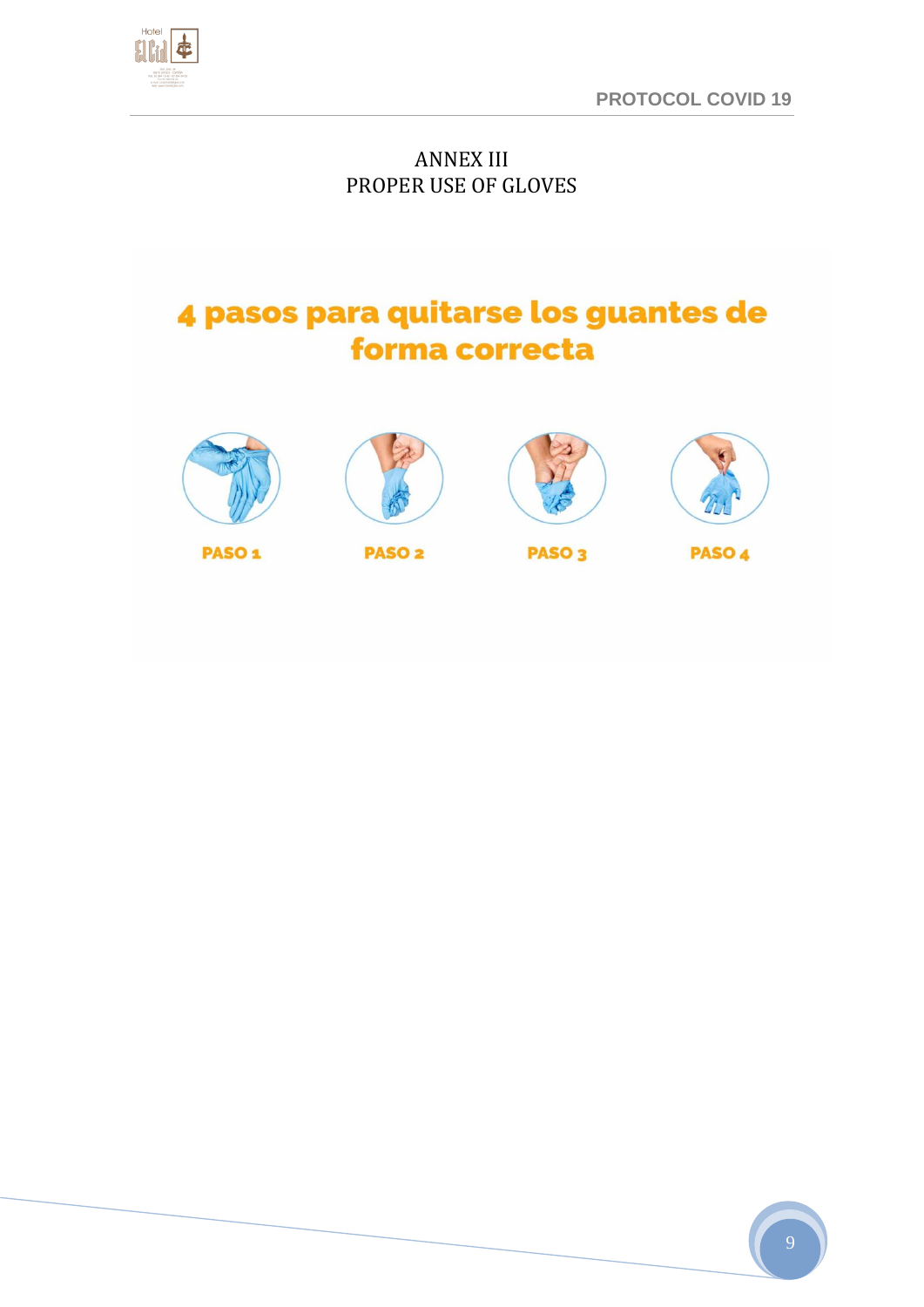

## ANNEX IV Cleaning record of the common toilets

| Date | Ground | Knobs<br>And  | Wash-basins and<br>$\mathop{\rm taps}\nolimits$ | Shower<br>area                                                                                       | Mirror | Switches | First Aid Kit            | Tour | Worker | Date |
|------|--------|---------------|-------------------------------------------------|------------------------------------------------------------------------------------------------------|--------|----------|--------------------------|------|--------|------|
|      |        | ${\tt hands}$ |                                                 | $\operatorname*{Trash}% \left( \mathcal{M}\right) =\operatorname*{Trash}% \left( \mathcal{M}\right)$ |        |          | $\operatorname{Camilla}$ |      |        |      |
|      |        |               |                                                 |                                                                                                      |        |          |                          |      |        |      |
|      |        |               |                                                 |                                                                                                      |        |          |                          |      |        |      |
|      |        |               |                                                 |                                                                                                      |        |          |                          |      |        |      |
|      |        |               |                                                 |                                                                                                      |        |          |                          |      |        |      |
|      |        |               |                                                 |                                                                                                      |        |          |                          |      |        |      |
|      |        |               |                                                 |                                                                                                      |        |          |                          |      |        |      |
|      |        |               |                                                 |                                                                                                      |        |          |                          |      |        |      |
|      |        |               |                                                 |                                                                                                      |        |          |                          |      |        |      |
|      |        |               |                                                 |                                                                                                      |        |          |                          |      |        |      |
|      |        |               |                                                 |                                                                                                      |        |          |                          |      |        |      |
|      |        |               |                                                 |                                                                                                      |        |          |                          |      |        |      |
|      |        |               |                                                 |                                                                                                      |        |          |                          |      |        |      |
|      |        |               |                                                 |                                                                                                      |        |          |                          |      |        |      |
|      |        |               |                                                 |                                                                                                      |        |          |                          |      |        |      |
|      |        |               |                                                 |                                                                                                      |        |          |                          |      |        |      |
|      |        |               |                                                 |                                                                                                      |        |          |                          |      |        |      |
|      |        |               |                                                 |                                                                                                      |        |          |                          |      |        |      |
|      |        |               |                                                 |                                                                                                      |        |          |                          |      |        |      |
|      |        |               |                                                 |                                                                                                      |        |          |                          |      |        |      |
|      |        |               |                                                 |                                                                                                      |        |          |                          |      |        |      |
|      |        |               |                                                 |                                                                                                      |        |          |                          |      |        |      |
|      |        |               |                                                 |                                                                                                      |        |          |                          |      |        |      |
|      |        |               |                                                 |                                                                                                      |        |          |                          |      |        |      |
|      |        |               |                                                 |                                                                                                      |        |          |                          |      |        |      |
|      |        |               |                                                 |                                                                                                      |        |          |                          |      |        |      |
|      |        |               |                                                 |                                                                                                      |        |          |                          |      |        |      |
|      |        |               |                                                 |                                                                                                      |        |          |                          |      |        |      |
|      |        |               |                                                 |                                                                                                      |        |          |                          |      |        |      |
|      |        |               |                                                 |                                                                                                      |        |          |                          |      |        |      |
|      |        |               |                                                 |                                                                                                      |        |          |                          |      |        |      |
|      |        |               |                                                 |                                                                                                      |        |          |                          |      |        |      |
|      |        |               |                                                 |                                                                                                      |        |          |                          |      |        |      |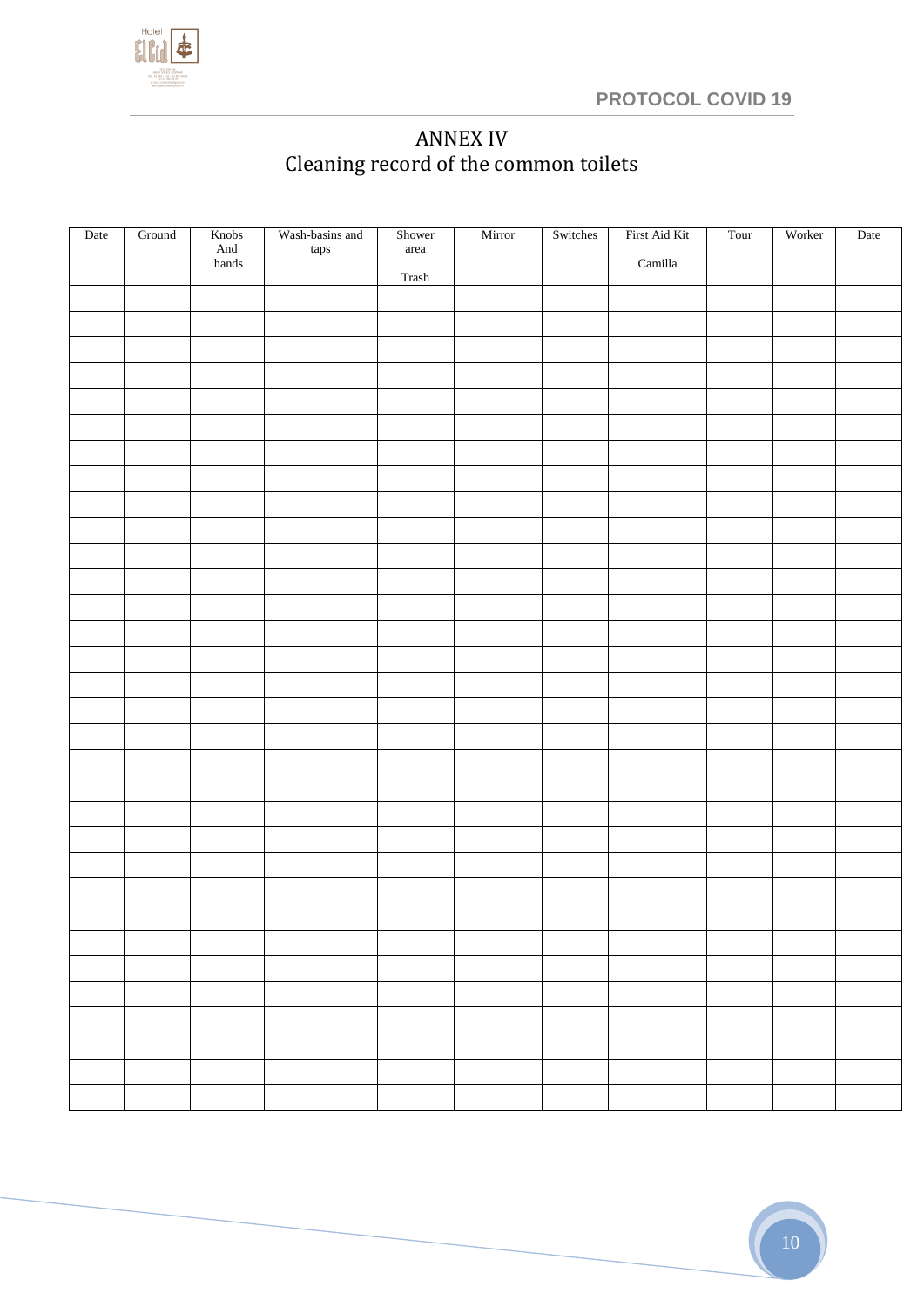

## ANNEX V Cleaning record of the bathrooms and beach area of the pool

| Date | Ground | Knobs<br>$\mbox{{\sc And}}$<br>${\tt hands}$ | Wash-<br>$_{\rm basins}$<br>and taps | Shower<br>area<br>Trash | Mirror | Switches | First Aid Kit<br>$\operatorname{Camilla}$ | Tour | Worker | Date |
|------|--------|----------------------------------------------|--------------------------------------|-------------------------|--------|----------|-------------------------------------------|------|--------|------|
|      |        |                                              |                                      |                         |        |          |                                           |      |        |      |
|      |        |                                              |                                      |                         |        |          |                                           |      |        |      |
|      |        |                                              |                                      |                         |        |          |                                           |      |        |      |
|      |        |                                              |                                      |                         |        |          |                                           |      |        |      |
|      |        |                                              |                                      |                         |        |          |                                           |      |        |      |
|      |        |                                              |                                      |                         |        |          |                                           |      |        |      |
|      |        |                                              |                                      |                         |        |          |                                           |      |        |      |
|      |        |                                              |                                      |                         |        |          |                                           |      |        |      |
|      |        |                                              |                                      |                         |        |          |                                           |      |        |      |
|      |        |                                              |                                      |                         |        |          |                                           |      |        |      |
|      |        |                                              |                                      |                         |        |          |                                           |      |        |      |
|      |        |                                              |                                      |                         |        |          |                                           |      |        |      |
|      |        |                                              |                                      |                         |        |          |                                           |      |        |      |
|      |        |                                              |                                      |                         |        |          |                                           |      |        |      |
|      |        |                                              |                                      |                         |        |          |                                           |      |        |      |
|      |        |                                              |                                      |                         |        |          |                                           |      |        |      |
|      |        |                                              |                                      |                         |        |          |                                           |      |        |      |
|      |        |                                              |                                      |                         |        |          |                                           |      |        |      |
|      |        |                                              |                                      |                         |        |          |                                           |      |        |      |
|      |        |                                              |                                      |                         |        |          |                                           |      |        |      |
|      |        |                                              |                                      |                         |        |          |                                           |      |        |      |
|      |        |                                              |                                      |                         |        |          |                                           |      |        |      |
|      |        |                                              |                                      |                         |        |          |                                           |      |        |      |
|      |        |                                              |                                      |                         |        |          |                                           |      |        |      |
|      |        |                                              |                                      |                         |        |          |                                           |      |        |      |
|      |        |                                              |                                      |                         |        |          |                                           |      |        |      |
|      |        |                                              |                                      |                         |        |          |                                           |      |        |      |
|      |        |                                              |                                      |                         |        |          |                                           |      |        |      |
|      |        |                                              |                                      |                         |        |          |                                           |      |        |      |
|      |        |                                              |                                      |                         |        |          |                                           |      |        |      |
|      |        |                                              |                                      |                         |        |          |                                           |      |        |      |
|      |        |                                              |                                      |                         |        |          |                                           |      |        |      |
|      |        |                                              |                                      |                         |        |          |                                           |      |        |      |

ANNEX VI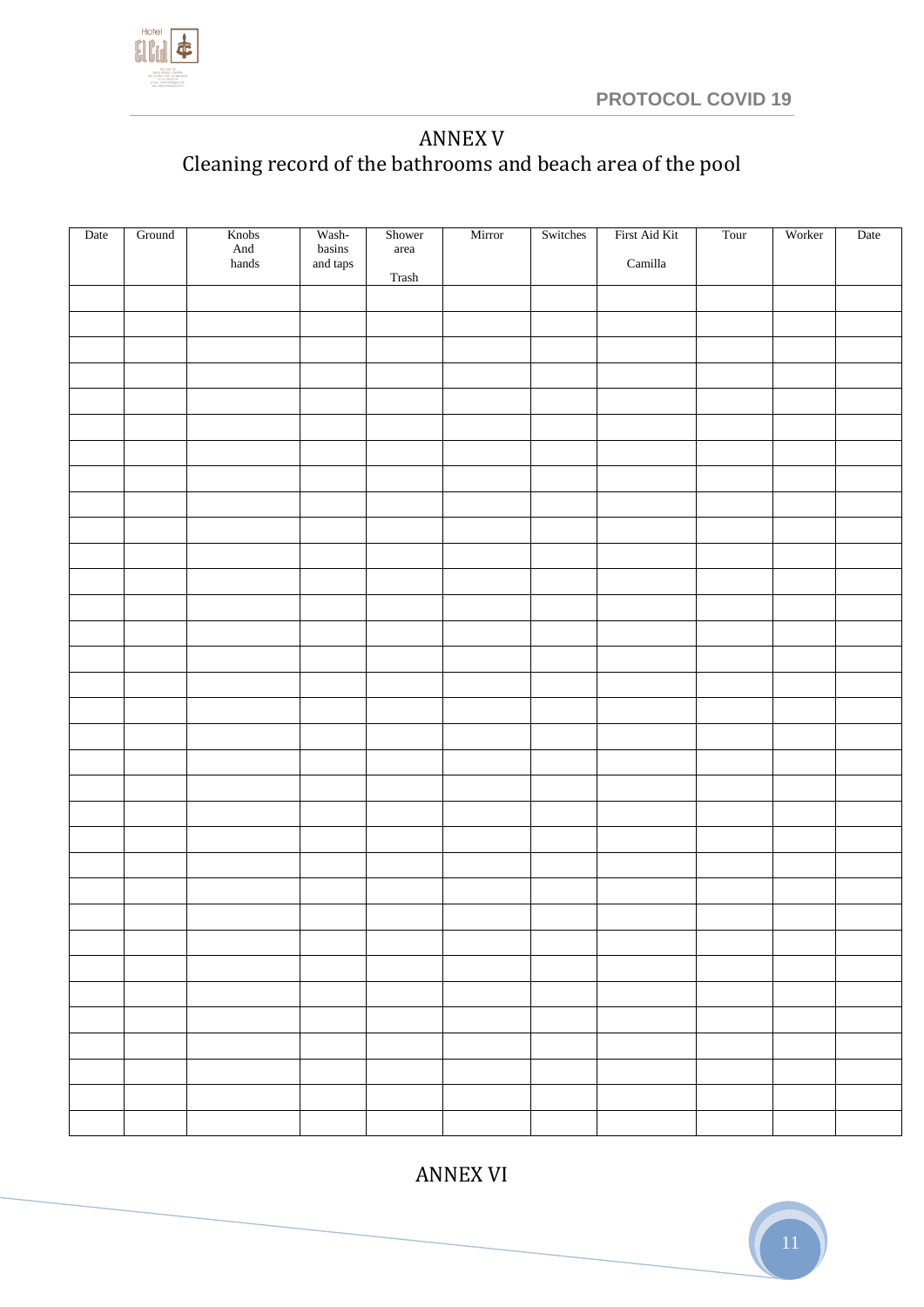

q.

## TECHNICAL SHEET DISINFECTANT PRODUCT

|                                                                                                                                                           |                                                                              | oulmicosquimxel                                                                                                                                                                                                                                                                                                                                                                                                                                                                                                                                                                                                                                                                                                                                |
|-----------------------------------------------------------------------------------------------------------------------------------------------------------|------------------------------------------------------------------------------|------------------------------------------------------------------------------------------------------------------------------------------------------------------------------------------------------------------------------------------------------------------------------------------------------------------------------------------------------------------------------------------------------------------------------------------------------------------------------------------------------------------------------------------------------------------------------------------------------------------------------------------------------------------------------------------------------------------------------------------------|
|                                                                                                                                                           |                                                                              | 28/12/10 - 51: 4/10                                                                                                                                                                                                                                                                                                                                                                                                                                                                                                                                                                                                                                                                                                                            |
| DESCOL - 75                                                                                                                                               |                                                                              |                                                                                                                                                                                                                                                                                                                                                                                                                                                                                                                                                                                                                                                                                                                                                |
| Desinfectante Hidroalcohólico                                                                                                                             |                                                                              |                                                                                                                                                                                                                                                                                                                                                                                                                                                                                                                                                                                                                                                                                                                                                |
|                                                                                                                                                           |                                                                              |                                                                                                                                                                                                                                                                                                                                                                                                                                                                                                                                                                                                                                                                                                                                                |
| <b><i>PROPIEDADES</i></b>                                                                                                                                 |                                                                              | DESCOL-75 es un desinfectante que posee como principio activo biocida, una                                                                                                                                                                                                                                                                                                                                                                                                                                                                                                                                                                                                                                                                     |
| gran rapidoz do acción.                                                                                                                                   |                                                                              | combinación de amonios cuaternarios en solución hidroalcohólica. Tiene propiedadas<br>bactericidas y fungicidas. Se utiliza para la desinfacción de instalaciones de la industria.<br>atmentaria, máculhos, etc. Por su composición al DESCOL-75 os de rápido secado. Gracios<br>a esta acción se aconseia su uso en industrias o procesos donde no sea doscable to.<br>acumulación de agua a numedad. Es efectivo en presencia de materia orgánica y del                                                                                                                                                                                                                                                                                      |
| DESCOL-75, cumple con las siguientes normas:<br>Industria Alimentario.                                                                                    |                                                                              | NORMA UNE-EN 1276 Para Bactericidas ambientales y de uso en Industria Alimentaria.<br><b>NORMA UNE-EN 1650</b> Para Fungicidas ambientales y de uso en Industria Alimentaria.<br>NORMA UNE-EN 18697 Para Bactericidas y Fungicidas en superficies, uso ambiental e                                                                                                                                                                                                                                                                                                                                                                                                                                                                             |
| DOSIFICACION Y MODO DE EMPLEO                                                                                                                             |                                                                              |                                                                                                                                                                                                                                                                                                                                                                                                                                                                                                                                                                                                                                                                                                                                                |
|                                                                                                                                                           |                                                                              | Autorizado para la desinfección de uso ambiental e industria alimentaria por porsonal<br>profesional. Antes de usar el producto lóase detonidamento la cliqueta e fin de evitar                                                                                                                                                                                                                                                                                                                                                                                                                                                                                                                                                                |
|                                                                                                                                                           |                                                                              | La aplicación del oroducto en Industria alimentaria, habrá de llevarse a cabo en ausencia.<br>de alimentos. Se tomarán todas las medidas necesarias pora que los alimentos y utensilios<br>que sean manipulados en los loccles o instalaciones tratadas, no contengan residuos de<br>ninguno de sus ingradiantes activos. No deberá mezalaise con ningún otro producta.<br>químico, incompatible con detergentes aniónicos, derivados amoniacales e hipoclorito,<br>DESCOL 75 se utiliza puro o diluido como máximo al 50% en agua. Para la desinfección:<br>general de superfícies, instalaciones etc., se aplicará por pulverización a mediante.<br>Inmersión de las superficies a desinfectar, procurando un tiempo minimo de contacto da 5 |
| riesgos para los personas y el medio ambiente.<br>a 15 minutes.<br><b>COMPOSICION QUIMICA CUALITATIVA</b>                                                 |                                                                              |                                                                                                                                                                                                                                                                                                                                                                                                                                                                                                                                                                                                                                                                                                                                                |
|                                                                                                                                                           |                                                                              | 0.14%<br>100%                                                                                                                                                                                                                                                                                                                                                                                                                                                                                                                                                                                                                                                                                                                                  |
|                                                                                                                                                           |                                                                              |                                                                                                                                                                                                                                                                                                                                                                                                                                                                                                                                                                                                                                                                                                                                                |
| Cloruro de didecil dimetilamonio<br>Alcohol Isopropilico y excipientes csp<br>PROPIEDADES FISICO-QUIMICAS<br>Aspecto:<br>Color:<br>Densidad(20°C':<br>pH: | Liquido tronsparente.<br>ir coloro<br>$0.86 \pm 0.01$ gr/cc<br>$8.0 \pm 0.5$ |                                                                                                                                                                                                                                                                                                                                                                                                                                                                                                                                                                                                                                                                                                                                                |
| I <sup>v</sup> Inflamación:                                                                                                                               | $14^{\circ}$ C                                                               | CONCR NICO VSB2 in training monetage of each career<br>DE NFORMACIÓN TOXICOLÓGICA, feléfono 91 562 04 20.                                                                                                                                                                                                                                                                                                                                                                                                                                                                                                                                                                                                                                      |

ANNEX VII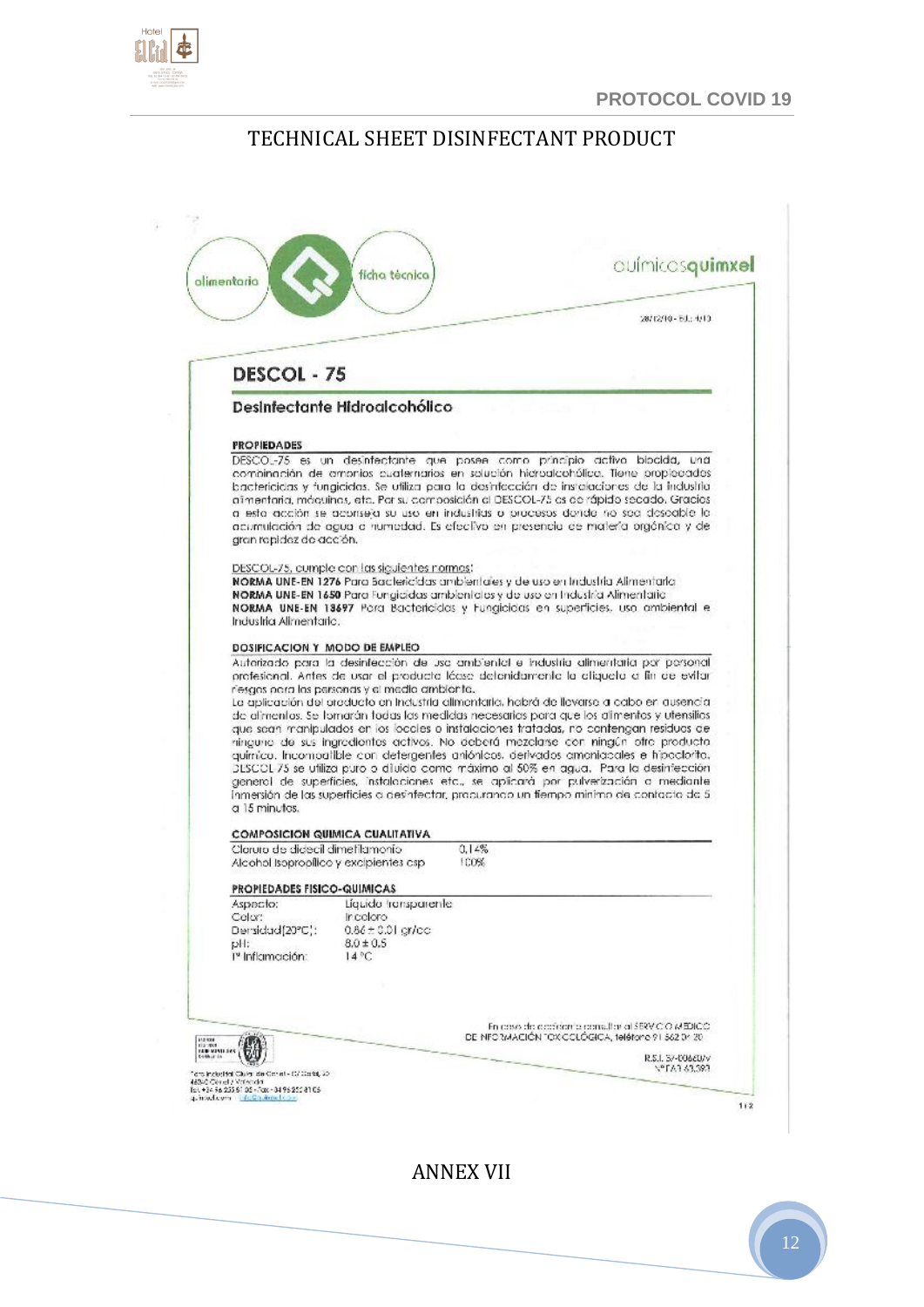

## RECORDING FOR WORKERS' TEMPERATURE CONTROL

| <b>EMPRESA</b>    |                               |                                |                              |                                |
|-------------------|-------------------------------|--------------------------------|------------------------------|--------------------------------|
| <b>TRABAJADOR</b> |                               |                                |                              |                                |
| $\overline{DN}$   |                               |                                |                              |                                |
| PUESTO TRABAJO    |                               |                                |                              |                                |
| <b>FECHA</b>      | <b>HORA</b><br><b>ENTRADA</b> | <b>TEMPERATURA</b><br>CORPORAL | <b>HORA</b><br><b>SALIDA</b> | <b>TEMPERATURA</b><br>CORPORAL |
|                   |                               |                                |                              |                                |
|                   |                               |                                |                              |                                |
|                   |                               |                                |                              |                                |
|                   |                               |                                |                              |                                |
|                   |                               |                                |                              |                                |
|                   |                               |                                |                              |                                |
|                   |                               |                                |                              |                                |
|                   |                               |                                |                              |                                |
|                   |                               |                                |                              |                                |
|                   |                               |                                |                              |                                |
|                   |                               |                                |                              |                                |
|                   |                               |                                |                              |                                |
|                   |                               |                                |                              |                                |
|                   |                               |                                |                              |                                |
|                   |                               |                                |                              |                                |
|                   |                               |                                |                              |                                |
|                   |                               |                                |                              |                                |
|                   |                               |                                |                              |                                |
|                   |                               |                                |                              |                                |
|                   |                               |                                |                              |                                |
|                   |                               |                                |                              |                                |
|                   |                               |                                |                              |                                |
|                   |                               |                                |                              |                                |
|                   |                               |                                |                              |                                |
|                   |                               |                                |                              |                                |

ANNEX VIII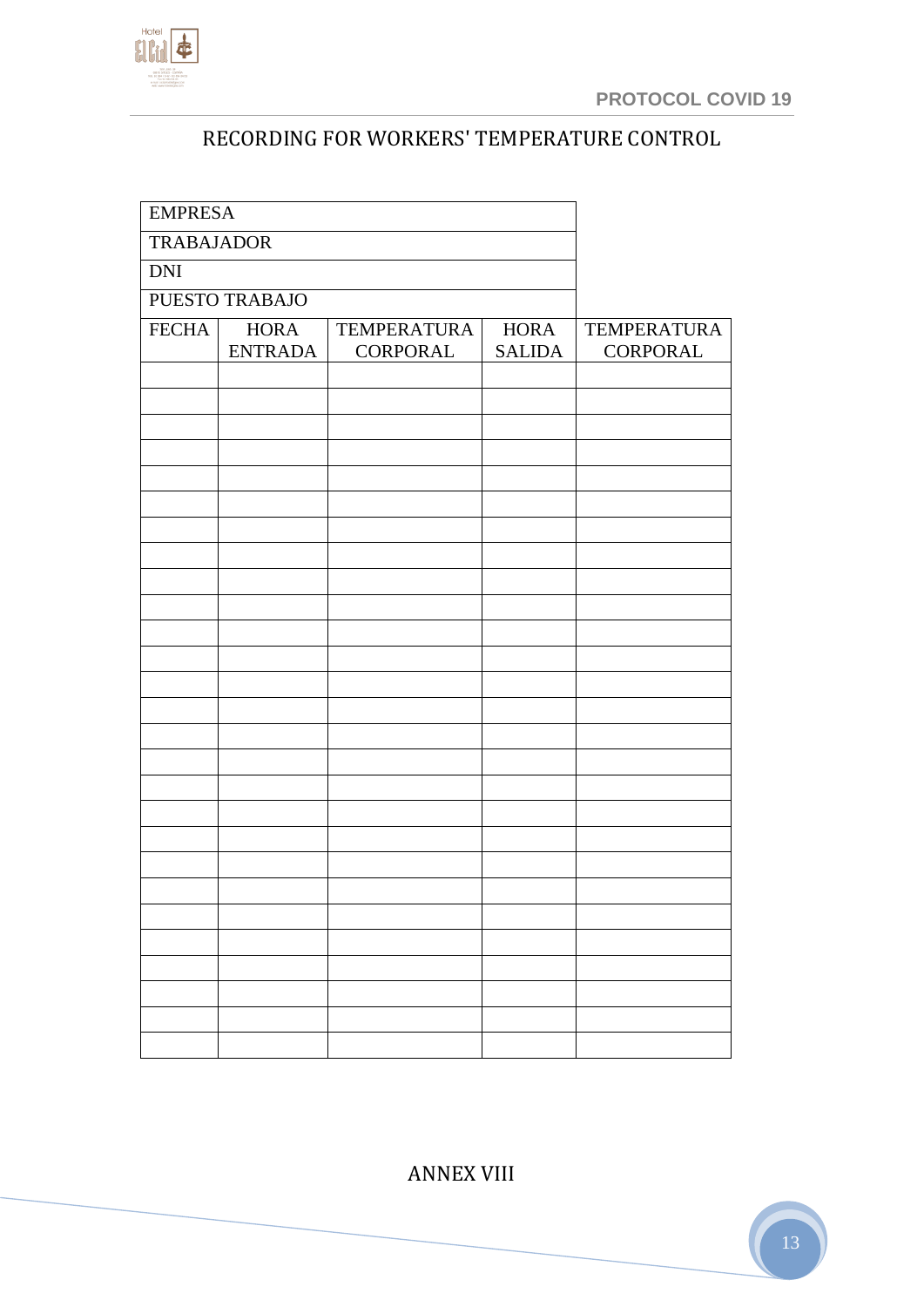

## **PROTOCOL COVID 19**

| Date | Ground | Knobs<br>And<br>${\tt hands}$ | Wash-basins<br>and taps | s Shower area Mirror Switches<br>$\operatorname*{Trash}% \left( \mathcal{M}\right) =\operatorname*{Trash}% \left( \mathcal{M}\right)$ |  | First Aid<br>$\rm{Kit}$ | Tour | Worker |
|------|--------|-------------------------------|-------------------------|---------------------------------------------------------------------------------------------------------------------------------------|--|-------------------------|------|--------|
|      |        |                               |                         |                                                                                                                                       |  | Camilla                 |      |        |
|      |        |                               |                         |                                                                                                                                       |  |                         |      |        |
|      |        |                               |                         |                                                                                                                                       |  |                         |      |        |
|      |        |                               |                         |                                                                                                                                       |  |                         |      |        |
|      |        |                               |                         |                                                                                                                                       |  |                         |      |        |
|      |        |                               |                         |                                                                                                                                       |  |                         |      |        |
|      |        |                               |                         |                                                                                                                                       |  |                         |      |        |
|      |        |                               |                         |                                                                                                                                       |  |                         |      |        |
|      |        |                               |                         |                                                                                                                                       |  |                         |      |        |
|      |        |                               |                         |                                                                                                                                       |  |                         |      |        |
|      |        |                               |                         |                                                                                                                                       |  |                         |      |        |
|      |        |                               |                         |                                                                                                                                       |  |                         |      |        |
|      |        |                               |                         |                                                                                                                                       |  |                         |      |        |
|      |        |                               |                         |                                                                                                                                       |  |                         |      |        |
|      |        |                               |                         |                                                                                                                                       |  |                         |      |        |
|      |        |                               |                         |                                                                                                                                       |  |                         |      |        |
|      |        |                               |                         |                                                                                                                                       |  |                         |      |        |
|      |        |                               |                         |                                                                                                                                       |  |                         |      |        |
|      |        |                               |                         |                                                                                                                                       |  |                         |      |        |
|      |        |                               |                         |                                                                                                                                       |  |                         |      |        |
|      |        |                               |                         |                                                                                                                                       |  |                         |      |        |
|      |        |                               |                         |                                                                                                                                       |  |                         |      |        |
|      |        |                               |                         |                                                                                                                                       |  |                         |      |        |
|      |        |                               |                         |                                                                                                                                       |  |                         |      |        |
|      |        |                               |                         |                                                                                                                                       |  |                         |      |        |
|      |        |                               |                         |                                                                                                                                       |  |                         |      |        |
|      |        |                               |                         |                                                                                                                                       |  |                         |      |        |
|      |        |                               |                         |                                                                                                                                       |  |                         |      |        |
|      |        |                               |                         |                                                                                                                                       |  |                         |      |        |
|      |        |                               |                         |                                                                                                                                       |  |                         |      |        |
|      |        |                               |                         |                                                                                                                                       |  |                         |      |        |
|      |        |                               |                         |                                                                                                                                       |  |                         |      |        |
|      |        |                               |                         |                                                                                                                                       |  |                         |      |        |
|      |        |                               |                         |                                                                                                                                       |  |                         |      |        |
|      |        |                               |                         |                                                                                                                                       |  |                         |      |        |
|      |        |                               |                         |                                                                                                                                       |  |                         |      |        |

## Courtesy room registration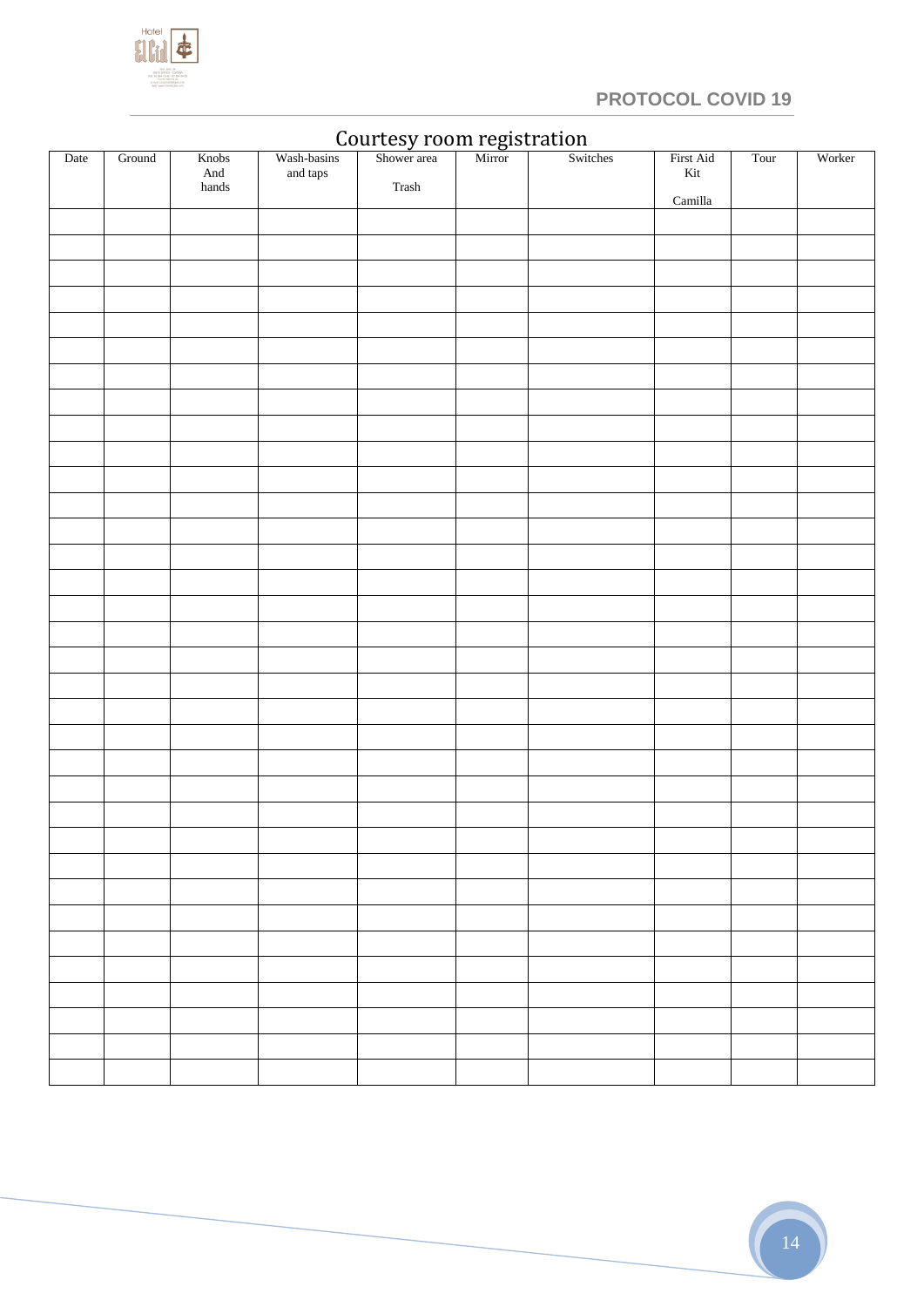

## STANDARDS OF ACTION FOR POSITIVE CASES (INVESTIGATED OR CONFIRMED) OF COVID-19 IN THE ESTABLISHMENT

#### 1. IDENTIFICATION AND INITIAL INTERVENTION

If there is even the slightest doubt that a customer or employee is suffering from symptoms compatible with COVID-19 disease, this situation must be reported to the establishment so that the specific protocol can be applied.

#### 1.1. IF AN EMPLOYEE REPORTS SYMPTOMS COMPATIBLE WITH THE DISEASE

- He must be kept in home isolation until the health services assess his situation and determine the measures to be taken.

- The workplace and objects in its environment that could be shared with employees shall be disinfected. –

 - If a positive result is confirmed, the establishment must inform the closest contacts of the risk of contagion and that they must remain under active surveillance for symptoms (cough, fever, respiratory distress...)

1.2. IF A HOSTED CUSTOMER REPORTS SYMPTOMS COMPATIBLE WITH THE DISEASE

- Request isolation in the room until instructed by the health services.

- Communicate the situation to the guides in case of an organized trip.

- Facilitate health care (by telephone or in person) in the room, in coordination with the guides if necessary.

- Ensure that there is a medical assessment regarding the possible case of COVID-19.

- Communicate to all departments of the hotel or tourist accommodation, especially those that may require access to the room (cleaning, maintenance, and restaurant/restaurant services), the situation of isolation of the room so that the specific protocols of action are applied.

- Facilitate those means that the client may require in relation to the illness: body thermometer, medication...

- As long as there is no negative confirmation, the person will remain in home isolation and will apply the rules established by the Ministry of Health for home isolation: - Do not leave the room - Extreme hygiene rules - Use of surgical masks in the presence of other people in the room

- In the event of positive confirmation, the possibility of transferring the customer to a hospital or private home must be considered under the safety conditions established by the health authorities for these cases of transfer. If this is not possible, an action protocol will be established in collaboration with the health authorities according to the specific case.

- In any case, we remind you that the establishment does not have the power to keep a person against their will in the establishment or in their room. If the client (confirmed or suspected of suffering from COVID-19) is no longer in the establishment

- If possible, block the room for at least one week

- Apply, prior to use, specific protocol for cleaning the rooms of infected people.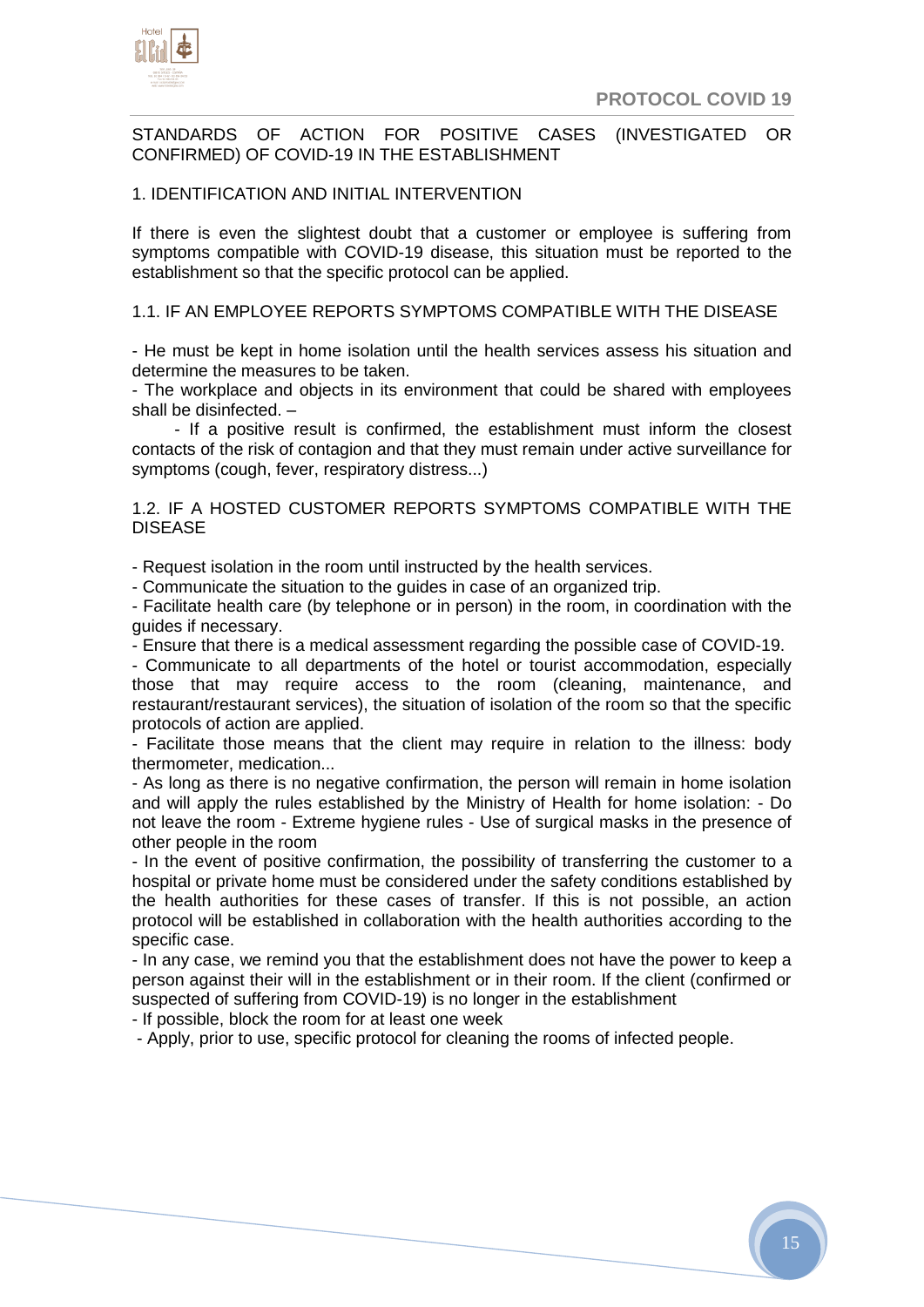



## 2. CLEANING, MAINTENANCE AND FOOD SERVICES

No employee is advised to enter the affected rooms, either for cleaning or maintenance purposes. In any case, there must be a register of all persons entering or leaving the room. Clients (or caregivers) shall be provided with the necessary means to carry out their own cleaning tasks. When accessing accommodation with infected or suspect persons, these persons shall be required to wear a mask.

## 2.1. CONDITIONING OF THE ACCOMMODATION UNIT

The person concerned must be provided with the necessary means to carry out the self-isolation in the best conditions of comfort and safety:

- As far as possible, telephone access, internet and TV will be provided in the room.

- It should have natural ventilation to the outside. The air recirculation systems inside the accommodation unit will be disconnected, whether they are central or individual systems (fan coils).

- Soap, gel and disinfectant wipes will be provided, as well as a trash can with a lid and trash bags, and plastic cups.

-Bleach, paper and cleaning material for the bathroom and other surfaces will be available.

- To facilitate cleaning and disinfection, it is recommended to remove all furniture and textiles from the room

2.2. PROCEDURE FOR CLEANING ROOMS WITH INFECTED OR SUSPECTED **PERSONS** 

In the event (recommended) that the cleaning is carried out by the guest or caretaker himself, means and instructions for doing so shall be provided. However, at least once a week, staff of the establishment shall proceed to clean the accommodation unit following the protocol described above for cleaning after check-out.

The access of cleaning personnel to rooms of sick or suspicious people will be done in conditions of maximum security against COVID-19:

- Use of disposable or washable protective clothing (gowns, gloves and hygienic mask)

- 2 metres separation from affected persons

- The cleaning trolley will not enter the affected accommodation unit

- Appropriate cleaning and disinfection protocols equivalent to those applied at customer check-out shall be used.

- Any material used in cleaning (cloths, mops, brushes, etc.) should be discarded or disinfected after use, and any detergent or disinfectant solutions that may have been used should be renewed

- In addition, in this task, PID will be used (gloves, hygienic mask, cap and disposable apron), and hydro alcoholic gel will be available for use at the end of the task and the removal of PID. And in the case of tasks that generate splashes, use goggles or screens (eye protection) and waterproof aprons.

- Disposable PPE should be disposed of hygienically (closed plastic bag) at the end of the task, reusable PPE should be disinfected appropriately.

- Personnel carrying out this task must receive additional training in this respect.  $\Diamond$ Once the affected customer leaves the premises:

- The housing unit, once cleaned, will be blocked for use for at least one week.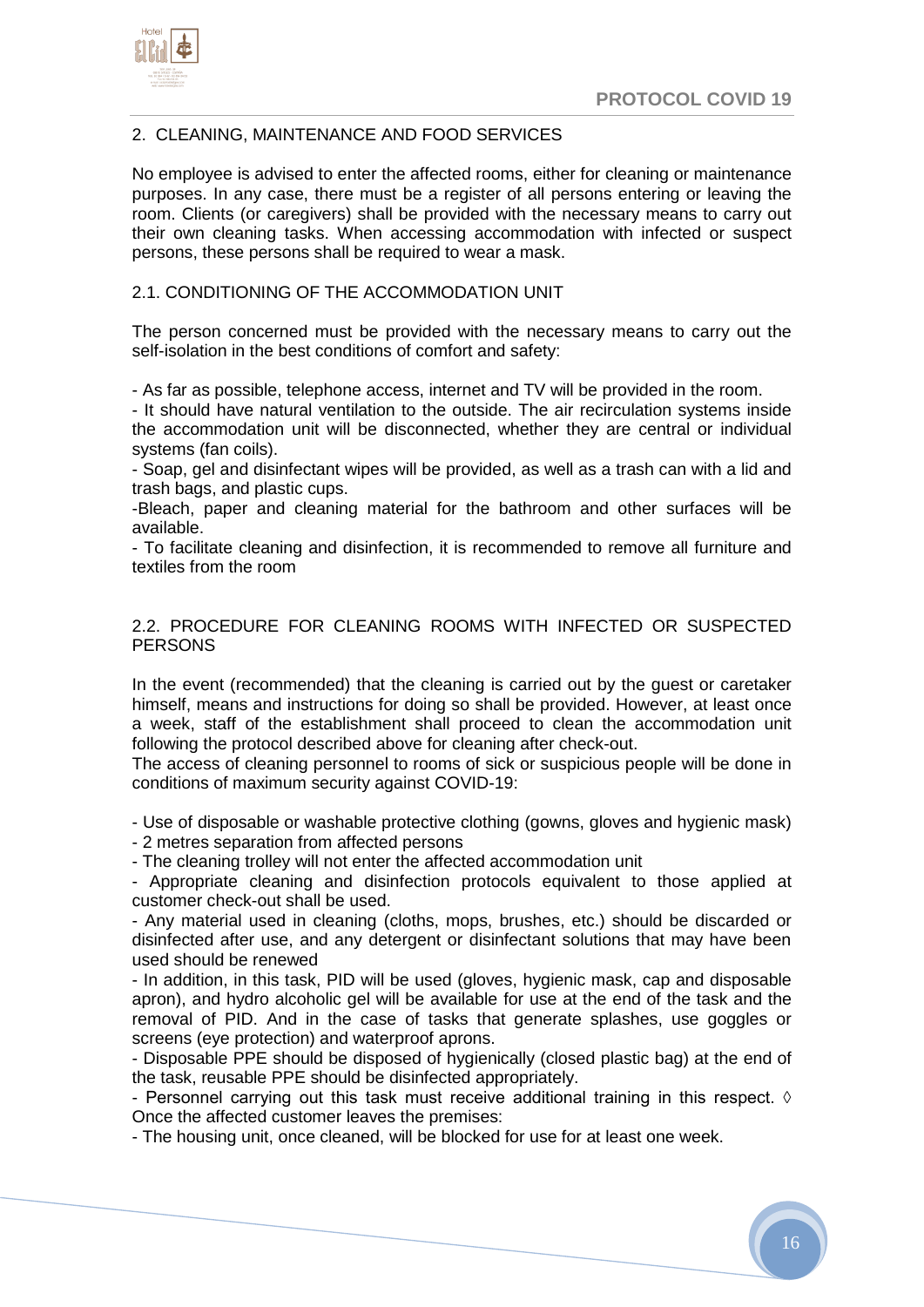

- If this period cannot be complied with, we recommend that it be professionally disinfected by a company authorized for this purpose, and that filter cleaning of the air conditioning equipment be included.

## 2.3. MANAGEMENT OF BEDDING AND TOWELS

The guest will place the dirty bedding and towels in a plastic bag and close it so that the staff can remove them and replace them with clean clothes. If the guest or an employee is the one who removes these clothes, he/she must do it with gloves, apron and mask, and avoid shaking these clothes. The personnel of the establishment in charge of collecting the cloth, shall introduce them in a second bag identified as contaminated material to be handled by the laundry services with the appropriate PPE (hygienic mask and gloves). The clothes shall be washed in a hot cycle of 60ºC.

## 2.4. WASTE MANAGEMENT

The guest will dispose of the trash in trash bags (bag 1). To remove them, gloves should be used to close the bag and placed in a second bag (bag 2) along with the gloves and other waste generated in the accommodation unit, which should be left next to the exit door at a day and time agreed with the establishment. The personnel of the establishment in charge of their collection shall handle them with gloves, placing them in a third bag (bag 3) and disposing of them in the waste container.

## 2.5. REPAIRS IN ACCOMMODATION UNITS

To access rooms that need repairs with sick clients that remain inside, maintenance personnel must protect themselves with the correct use of PPE (mask, gowns and gloves...), which must be disposed of at the exit of the room and hands must be washed or disinfected. If the patient is in the room, a distance of more than two metres must be maintained.

#### 2.6.- FOOD AND BEVERAGE SERVICE

- All customers staying in their accommodation in isolation due to risk of contagion will be provided with food/drink service taking into account:

- That the food, deposited in a tray on a cart is outside the accommodation and the client is advised to enter (the cart should not enter). When you finish, you must leave it outside the room.

- Dirty dishes and trays should be handled with gloves (which should be discarded after use) and washed in the dishwasher.

## 3. RULES FOR THE ACCOMPANYING PERSON

If the person concerned lives with another person in the same accommodation unit (companion), this person shall be declared "close contact" and the following rules shall apply:

- If the room does not have separate bedrooms and toilets, an alternative accommodation unit shall be offered to this carer, as close as possible to the first one. - As far as possible, the accompanying person should remain self-isolated. If he/she goes out, he/she should wear a mask.